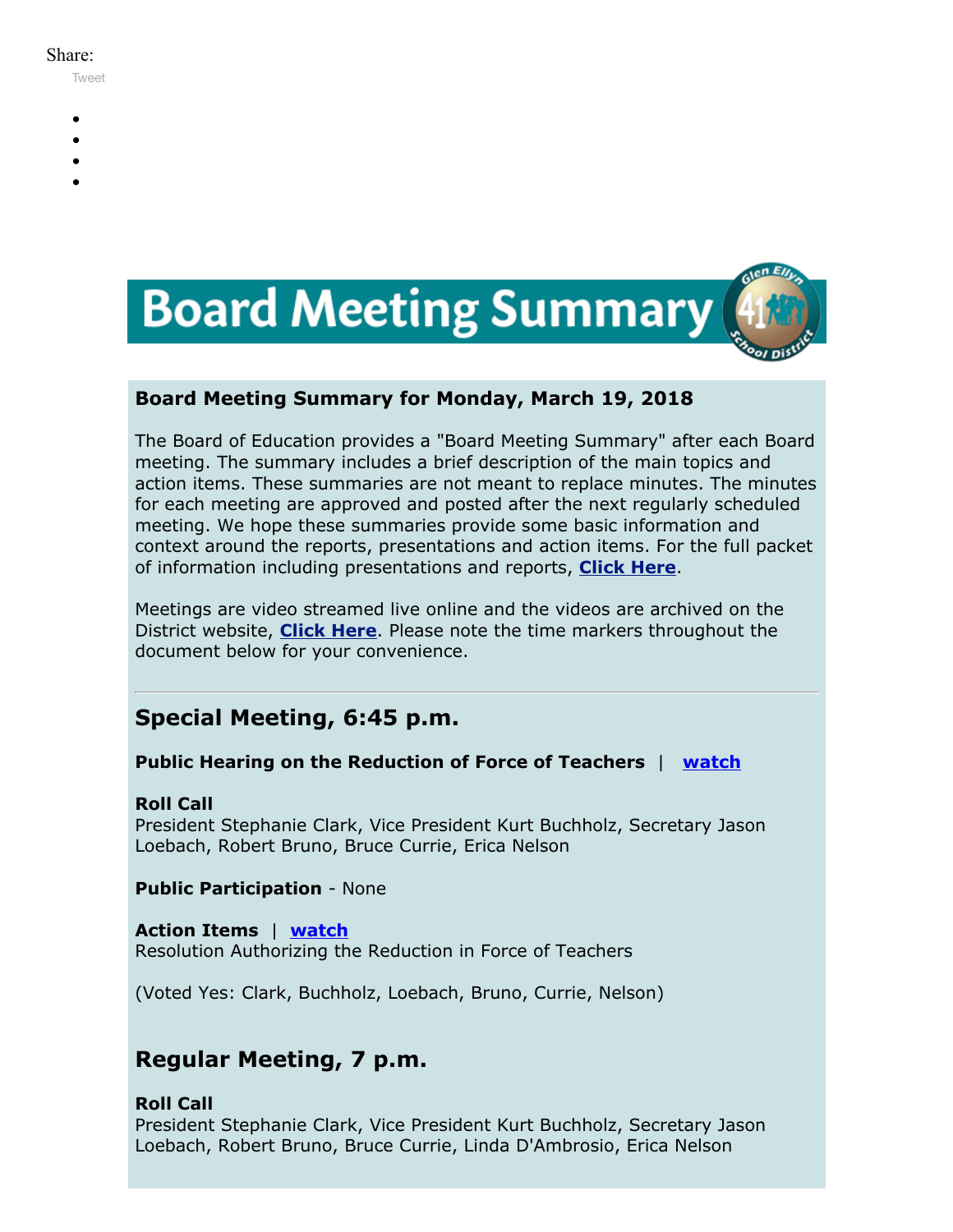#### **Superintendent's Report** | **[watch](https://youtu.be/_nJK7swqnCs?t=2m12s)**

#### **Community Safety Concern**

Superintendent Gordon shared information about the Glen Ellyn Police Department investigation into suspicious notes found at nearby non-District 41 schools. He thanked the police department for their partnership.

#### **Construction Update**

FQC representative Jack Hayes provided an update about the referendum construction starting soon. The Board asked questions and then took action on related bids later in the meeting.

#### **Special Education Strategic Planning Committee Update**

Assistant Superintendent for Teaching, Learning and Accountability Dr. Katie McCluskey presented an update on the work of the strategic planning committee. Director of Student Services Laurel O'Brien, Board member liaison to the committee Jason Loebach, and parents/co-chairs of the Student Services Parent Advisory Committee Lisa Brooks and Kim Lechner also presented and added their thoughts about the process and next steps.

#### **Board Reports** | **[watch](https://youtu.be/_nJK7swqnCs?t=52m38s)**

#### **Public Participation** | **[watch](https://youtu.be/_nJK7swqnCs?t=1h4m25s)**

#### **Presentation** | **[watch](https://youtu.be/_nJK7swqnCs?t=1h34m50s)**

#### **Program Reviews-Elementary Specials**

Assistant Superintendent for Human Resources Marci Conlin presented the Elementary Specials Program Review. She explained what the specials are and how they enhance education. The one special that is mandated by the state is physical education. We must provide the program at least three days a week and we exceed that in our district. Assistant Superintendent for Finance, Facilities and Operations Eric DePorter explained the costs associated with the elementary specials. The Board asked questions and engaged Mrs. Conlin and Mr. DePorter in conversation about the topic.

#### **Discussion**

#### **Last Day of School for the 2017-2018 School Year** | **[watch](https://youtu.be/_nJK7swqnCs?t=1h43m20s)**

The last day of school is still planned for June 1, 2018. If there are any other weather related closures, for example, this date could change. Board will take action at the next meeting.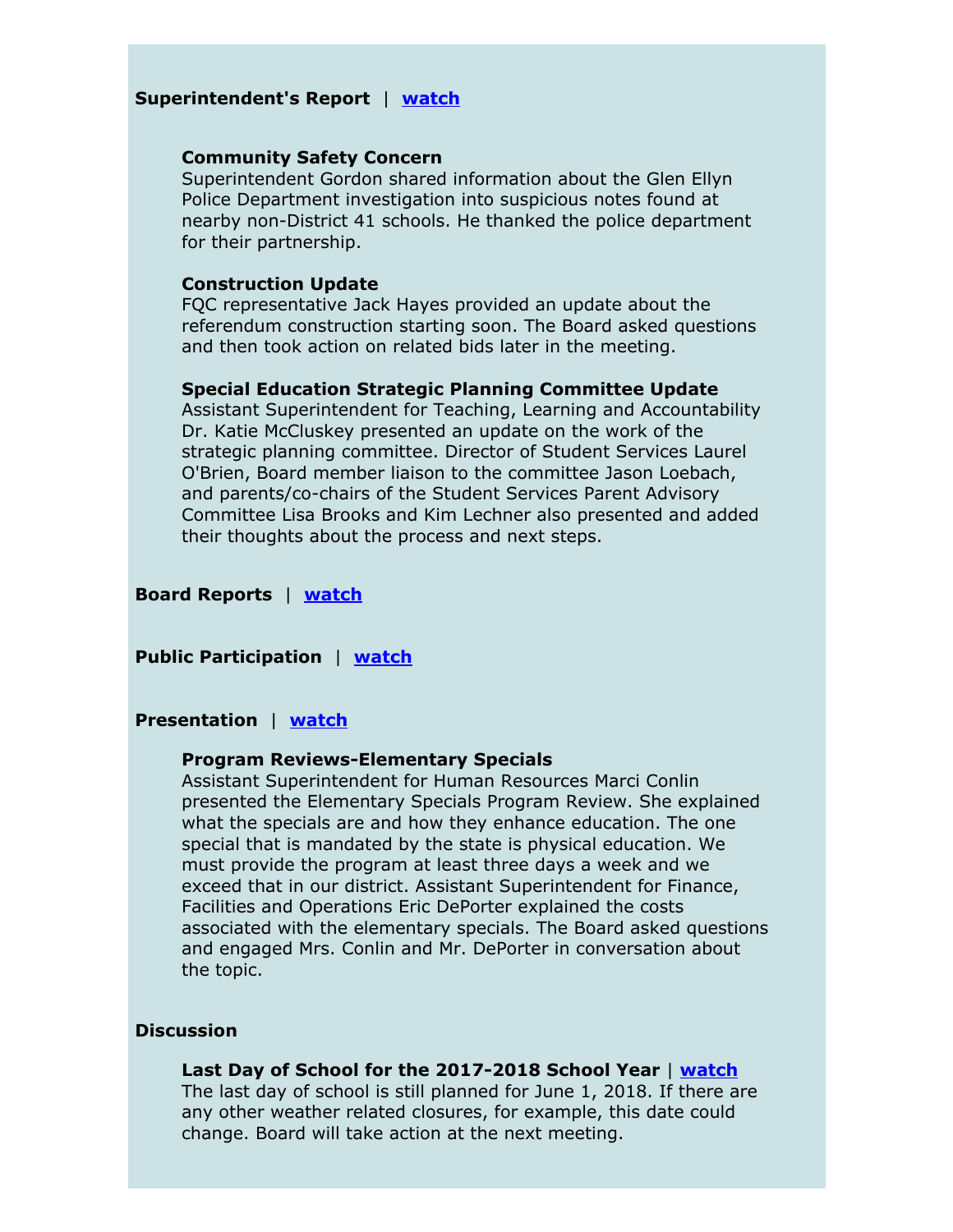#### **2018-19 Tentative Staffing Plan** | **[watch](https://youtu.be/_nJK7swqnCs?t=1h44m38s)**

Assistant Superintendent Conlin provided a review of the updated staffing plan for next year. She thanked the community for registering early and providing the District with this information in advance for more accurate planning. Board members asked questions and they engaged in conversation with Mrs. Conlin regarding budget and specifics related to future planning of staff.

#### **Action Items**

## **Consent Agenda** | **[watch](https://youtu.be/_nJK7swqnCs?t=2h6m10s)**

#### **Personnel Report**

Employment Recommendations Resignations Resignation and Retirements

#### **Finance, Facilities & Operations**

Treasurer's Report Investment Schedule Monthly Revenue/Expenditure Summary Report Summary of Bills and Payroll Vandalism Report Disposal of Surplus Property FOIA Report School District Payment Order - School District Payment Order - February 28, 2018 - March 12, 2018

#### **Other Matters**

Approval of Board Meeting Minutes

## March 5, 2018- Regular [Meeting](https://v3.boardbook.org/Public/PublicItemDownload.aspx?ik=42153061) Minutes March 5, 2018 - Regular Meeting Minutes - Closed (Voted Yes: Clark, Buchholz, Loebach, Bruno, Currie, D'Ambrosio, Nelson)

#### **Superintendent Recommendations** | **[watch](https://youtu.be/_nJK7swqnCs?t=2h7m18s)**

**Technology Recommendation for the 2018-2019 School Year** (Voted Yes: Clark, Buchholz, Loebach, Bruno, Currie, D'Ambrosio, Nelson)

**Summer Capital Project Bid - Sound Equipment** (Voted Yes: Clark, Buchholz, Loebach, Bruno, Currie, D'Ambrosio, Nelson)

#### **Construction Bid - Hadley - Bid Packet #1**

(Voted Yes: Clark, Buchholz, Loebach, Bruno, Currie, D'Ambrosio, Nelson)

#### **Approve Construction Bid - Churchill Elementary School**

(Voted Yes: Clark, Buchholz, Loebach, Bruno, Currie, D'Ambrosio, Nelson)